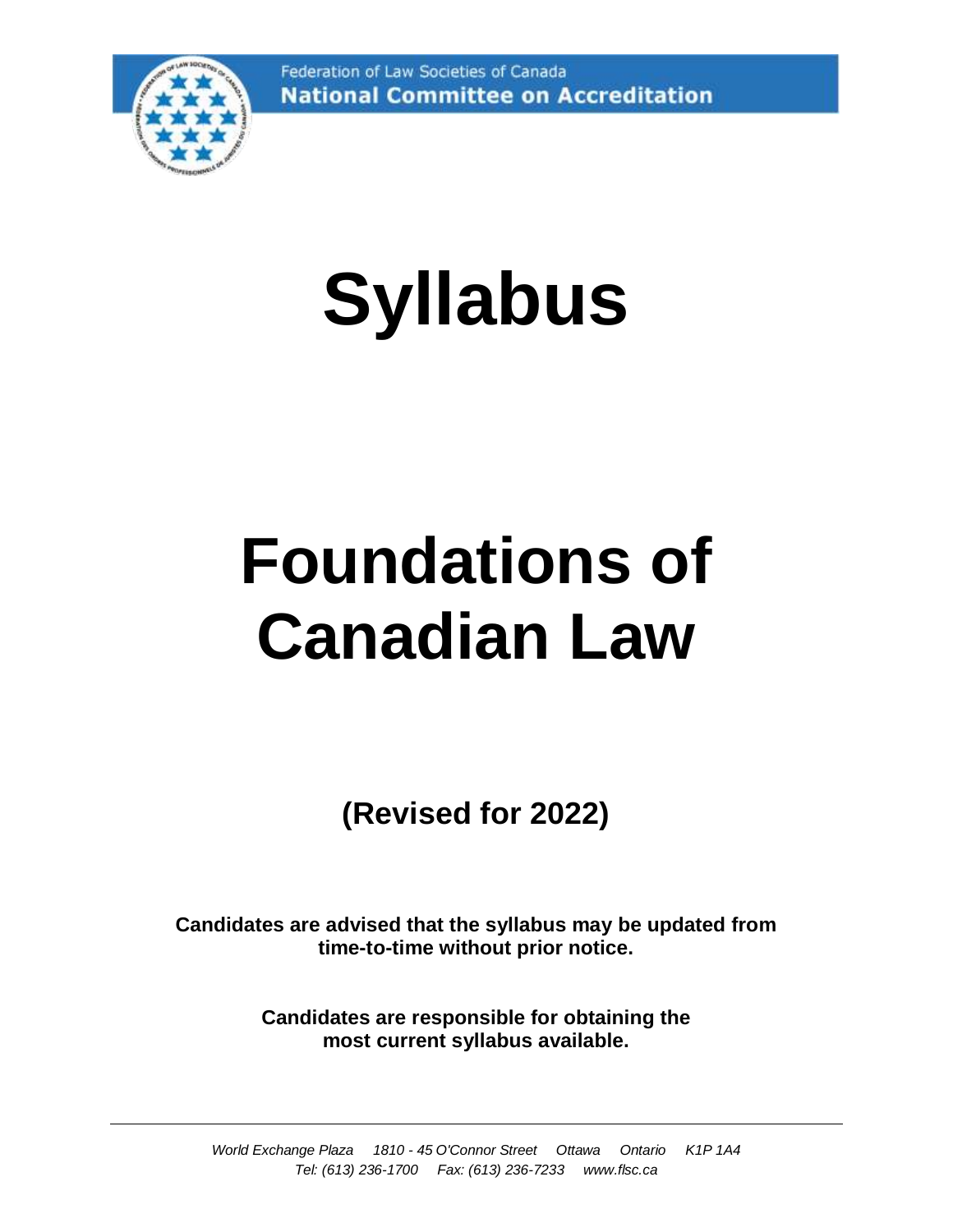

## **Foundations of Canadian Law**

## **OBJECTIVES OF THE COURSE**

- ➢ To provide NCA applicants with an introduction to and an overview of Canada's legal system and the role of law in Canadian society;
- $\triangleright$  To review various legal theories as they apply to Canadian law;
- $\triangleright$  To introduce the overarching legal framework within which the particular areas of law studied in other courses operate;
- $\triangleright$  To acquaint applicants with the various sources of Canadian law;
- ➢ To compare the different branches of Canadian government and to analyze the relationships between and among them;
- $\triangleright$  To provide applicants with an understanding of the Canadian treaty-making process and the implementation of international law into domestic law;
- ➢ To provide applicants with an understanding of the special relationship Aboriginal Peoples have with the Canadian State, and to enable applicants to critically assess the impact of the Canadian legal system upon Aboriginal and other minority communities;
- $\triangleright$  To provide applicants with an understanding of the nature and function of judicial review and of the basic approaches to statutory interpretation

## **EVALUATION:**

Evaluation for this course is based on a **100%** open book examination.

The exam will consist of short answer questions, and/or essay questions, and/or problem questions, and/or multiple-choice questions.

Short answer questions and multiple-choice questions test candidates' ability to succinctly evaluate statements about material covered in the syllabus.

Essay questions test whether candidates have critically engaged with the material listed in the syllabus and have started to form their own opinions about the strengths and weaknesses of the arguments, principles, and doctrines discussed in those materials.

Problem questions test candidates' ability to identify legal issues, accurately state the applicable legal rules, apply those rules to novel situations, and draw conclusions supported by analysis. In other words, problem questions require the exercise of independent judgment grounded in the application of general rules to specific fact situations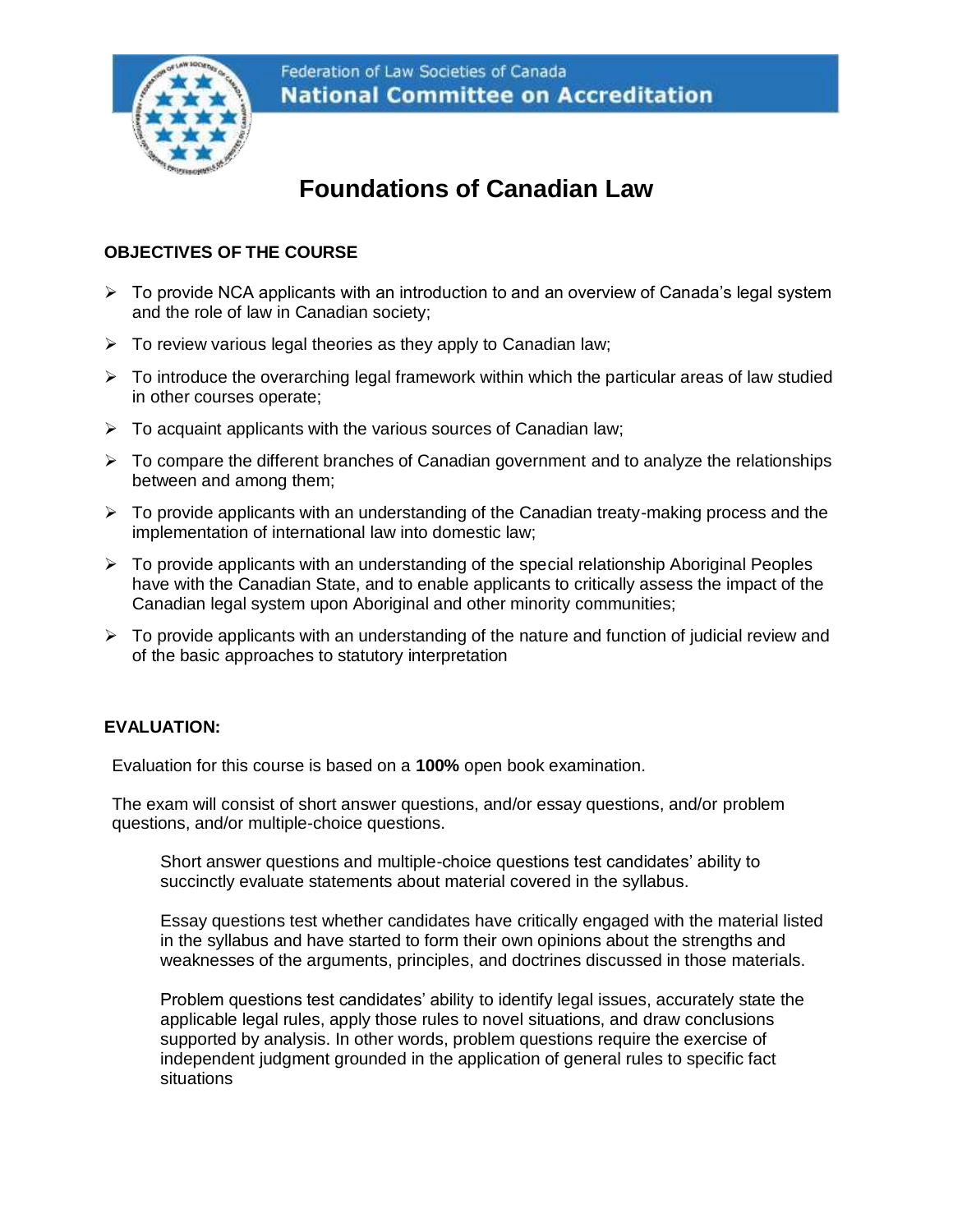

## **CORE MATERIALS**

- 1. Forcese, Dodek *et al, Public Law: Cases, Commentary, and Analysis, Fourth Edition*(Toronto: Emond Montgomery, 2020). [Referred to below as "Forcese".] [www.emond.ca/public-law-cases-commentary-and-analysis-4th-edition.html](http://www.emond.ca/public-law-cases-commentary-and-analysis-4th-edition.html)
- 2. Prescribed cases that are not included in the Forcese text are available free of charge from CanLII: [www.canlii.ca/](http://www.canlii.ca/)
- 3. Prescribed articles that are not included in the Forcese text are available online free of charge (website address is specified).

## **SUPPLEMENTAL MATERIALS**

For those interested in reading further on these topics, you may wish to consult the following list of sources, available at most Canadian law libraries:

Gerald Heckman. "International Human Rights Norms and the Substantive Review of Administrative Decision-Making" (Chapter 14 of Flood and Daly, eds., *Administrative Law in Context, 4th Edition*, Emond Montgomery 2021)

Eisenberg, M., *The Nature of the Common Law*, (Cambridge, Mass: HUP, 1991)

Fairlie, John & Philip Sworden, *Introduction to Law in Canada, 2nd ed.* (Toronto: Emond Montgomery 2019)

Forcese, Craig & Aaron Freeman. *The Laws of Government: The Legal Foundations of Canadian Democracy, 2nd Edition* (Toronto: Irwin Law, 2011).

Forsey, Eugene A. *How Canadians Govern Themselves, 10th ed*. (Ottawa: Library of Parliament, 2020): https://lop.parl.ca/about/parliament/senatoreugeneforsey/book/prefacee.html

Sasha Baglay, *Introduction to the Canadian Legal System*, (Toronto: Pearson, 2015)

Hogg, Peter W. *Constitutional Law of Canada, 2019 Student Edition* (Toronto: Carswell, 2019).

Justice Canada, "Canada's System of Justice": [www.justice.gc.ca/eng/csj-sjc/](http://www.justice.gc.ca/eng/csj-sjc/)

Schauer, F., *Thinking Like a Lawyer: A New Introduction to Legal Reasoning*, (Cambridge, Mass: HUP, 2012)

Waddams, S.M., *Introduction to the Study of Law, 8th Edition*, (Toronto: Carswell, 2016)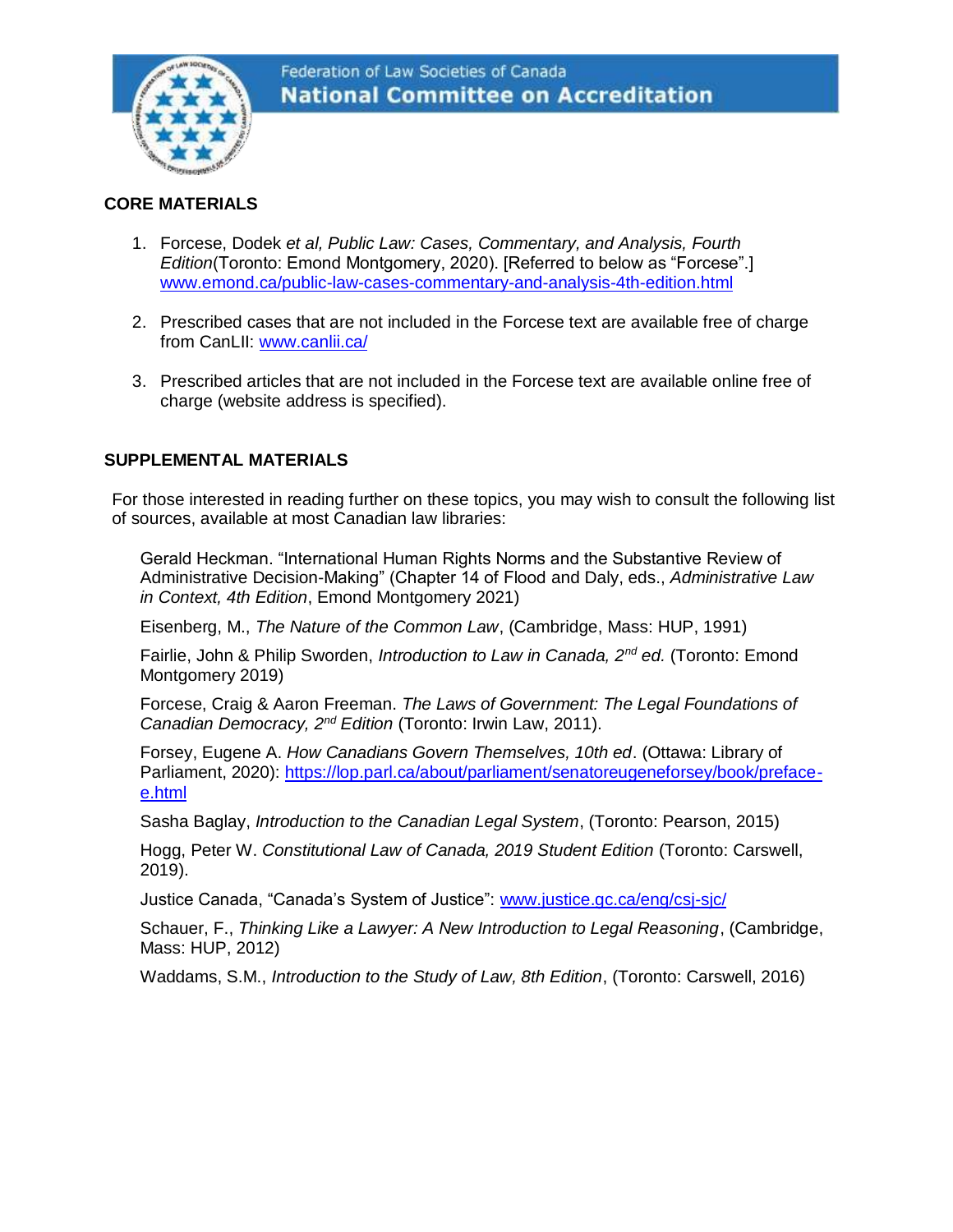

### **COMPONENTS:**

## **1. Basic Theories of Law; Racism & the Law**

Positivism and Natural Law

Feminist Perspectives on Law

Critical Legal Studies

Law and Economics

## *Required Readings:*

- Forcese, Chapter 2
- *R. v. Morris*, 2021 ONCA 680
- *8573123 Canada Inc. v. Keele Sheppard Plaza Inc.* 2021 ONCA 371
- *R. v. Gladue* [1999] 1 S.C.R.
- Robin Maynard, "Arrested (In)justice: From the streets to the prison" in *Policing*  **Black Lives: State Violence in Canada from Slavery to the Present (Fernwood** Publishing, 2017) [https://ocpm.qc.ca/sites/ocpm.qc.ca/files/pdf/P99/8-](https://linkprotect.cudasvc.com/url?a=https%3a%2f%2focpm.qc.ca%2fsites%2focpm.qc.ca%2ffiles%2fpdf%2fP99%2f8-38_robyn_maynard.pdf&c=E,1,DOnSL5HJTQk6XNd7fKVkfMwJ45K0aNTeMrDRpuRiLgkKh2roWtuS9QpodxLn3iVJSsRboIIf8gPQ5f0NUIzAI1TZJUq-dCuScSrAFfOp&typo=1) [38\\_robyn\\_maynard.pdf](https://linkprotect.cudasvc.com/url?a=https%3a%2f%2focpm.qc.ca%2fsites%2focpm.qc.ca%2ffiles%2fpdf%2fP99%2f8-38_robyn_maynard.pdf&c=E,1,DOnSL5HJTQk6XNd7fKVkfMwJ45K0aNTeMrDRpuRiLgkKh2roWtuS9QpodxLn3iVJSsRboIIf8gPQ5f0NUIzAI1TZJUq-dCuScSrAFfOp&typo=1)

## **2. Indigenous Peoples and the Law**

Aboriginal Rights and Title

Indigenous Self-Government Aspirations

The Modern Treaty-Making Process

## *A. Required Readings:*

- Forcese, Chapter 3
- Section 91(24) of *The Constitution Act, 1867* (U.K.), 30 & 31 Victoria, c. 3
- Section 35 of *The Constitution Act, 1982*, being Schedule B to the *Canada Act 1982*  (U.K.), 1982, c. 11
- John Borrows, "Seven Gifts: Revitalizing Living Laws through Indigenous Legal Practice", (2016-2017) 2:1 Lakehead Law Journal: <https://llj.lakeheadu.ca/article/view/1490/825>
- Don Couturier, "Judicial Reasoning Across Legal Orders: Lessons from Nunavut" (2020) 45:2 Queen's Law Journal 319 [https://papers.ssrn.com/sol3/papers.cfm?abstract\\_id=3687860](https://papers.ssrn.com/sol3/papers.cfm?abstract_id=3687860)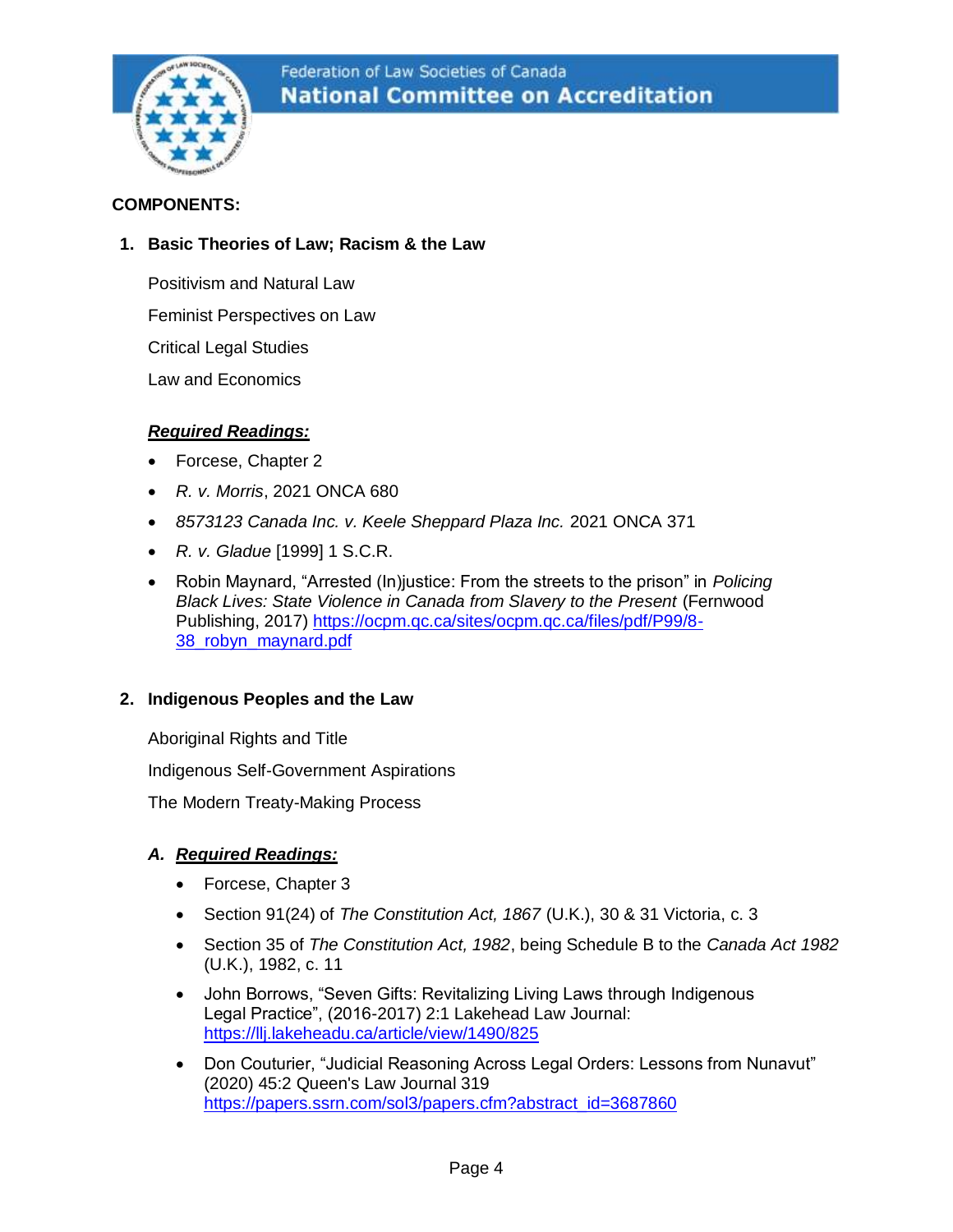

- "Introduction" in Summary of the Final Report of the Truth and Reconciliation Commission of Canada, Honouring the Truth, Reconciling for the Future, pp. 1-21: [http://publications.gc.ca/collections/collection\\_2015/trc/IR4-7-2015-eng.pdf](http://publications.gc.ca/collections/collection_2015/trc/IR4-7-2015-eng.pdf)
- *First Nations Child and Family Caring Society of Canada v. Attorney General of Canada* 2018 CHRT 4, paras 1-2, 114-195 and 451-53
- *United Nations Declaration on the Rights of Indigenous Peoples:*  <https://undocs.org/A/RES/61/295>
- *An Act respecting the United Nations Declaration on the Rights of Indigenous Peoples* <https://parl.ca/DocumentViewer/en/43-2/bill/C-15/royal-assent>

## *B. Required Readings - Re: Aboriginal Rights:*

- *Chippewas of the Thames First Nation v. Enbridge Pipelines*, [2017] 1 SCR 1099
- *Clyde River (Hamlet) v. Petroleum Geo*‑*Services Inc.*, 2017 SCC 40
- *Mikisew Cree First Nation v. Canada (Governor General in Council),* 2018 **SCC**
- *Pastion v. Dene Tha' First Nation,* 2018 FC 648
- *[R. v. Desautel](https://linkprotect.cudasvc.com/url?a=https%3a%2f%2fdecisions.scc-csc.ca%2fscc-csc%2fscc-csc%2fen%2fitem%2f18836%2findex.do&c=E%2C1%2CnMD6ExSFcwy38Uah_OvoIvfU3qW1tAs_edvxbsyt8uthr8xEOXH-wChopf4_wiFZRMoBrWb_sili3lhMi0KbfpJOHpM_nYumHNGbThE_rWFzbsct23exlR-OgwIg&typo=1)*, 2021 SCC 17
- Scott Carrière, "Whose Sovereignty is it Anyway? The Borders of Aboriginal Rights along the Sovereign Borders of Canada" (January 20, 2020): [https://ablawg.ca/wp-content/uploads/2020/01/Blog\\_SC\\_Desautel.pdf](https://ablawg.ca/wp-content/uploads/2020/01/Blog_SC_Desautel.pdf)

## *C. Required Readings Re: Aboriginal Title:*

- Kent McNeil, "The Factual Basis for Indigenous Land Rights" *Monash University Law Review*, forthcoming: [https://papers.ssrn.com/sol3/papers.cfm?abstract\\_id=3822713](https://papers.ssrn.com/sol3/papers.cfm?abstract_id=3822713)
- *Newfoundland and Labrador (Attorney General) v. Uashaunnuat (Innu of Uashat and of Mani Utenam),* 2020 SCC 4
- *Tsilhqot'in Nation v. British Columbia*, 2014 SCC 44
- *[Daniels v. Canada \(Indian Affairs and Northern Development\)](https://scc-csc.lexum.com/scc-csc/scc-csc/en/item/15858/index.do)*[, 2016 SCC 12](https://scc-csc.lexum.com/scc-csc/scc-csc/en/item/15858/index.do)
- *Brown v. Canada (Attorney General)* 2017 ONSC 251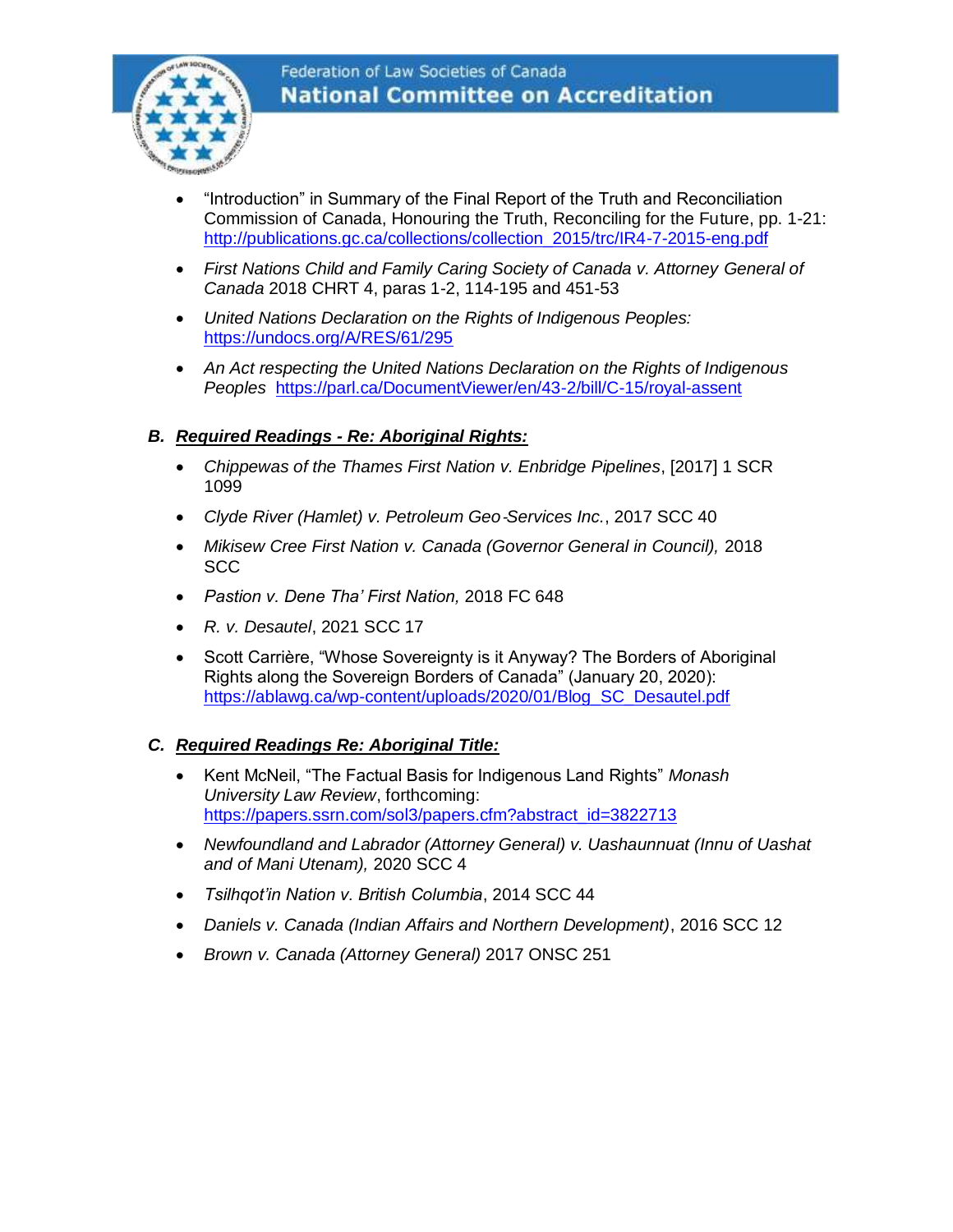

## *D. Required Readings - Re: Aboriginal Treaties:*

- *Restoule v. Canada (Attorney General)*, 2021 ONCA 779, paras. 1-333, 360, 581- 628
- Darcy Lindberg, "Historical Lawsuit Affirms Indigenous Laws on Par with Canada's", *The Conversation* (16 January 2019): [https://theconversation.com/historical-lawsuit](https://theconversation.com/historical-lawsuit-affirms-indigenous-laws-on-par-with-canadas-109711)[affirms-indigenous-laws-on-par-with-canadas-109711](https://theconversation.com/historical-lawsuit-affirms-indigenous-laws-on-par-with-canadas-109711)

## **3. Sources of Canadian Law**

The Common Law and Civil Law Traditions

- i. Reception of European Law
- ii. Bijuralism
- iii. Common Law Method: Precedent and Equity

Statutory Law

International Law

## *Required Readings:*

- Forcese, Chapter 4
- *Grimard v. Canada* [2009] FCA 47
- *Hill v. Church of Scientology of Toronto*, [1995] 2 SCR 1130
- Debra Parkes, "Precedent Revisited: *Carter v Canada (AG)* and the Contemporary Practice of Precedent" (2016) 10 *McGill Journal of Law and Health* 123: [https://mjlhmcgill.files.wordpress.com/2017/07/mjlh\\_10\\_1\\_parkes1.pdf](https://mjlhmcgill.files.wordpress.com/2017/07/mjlh_10_1_parkes1.pdf)
- Cass R. Sunstein, "Analogical Reasoning" (October 7, 2021): [https://papers.ssrn.com/sol3/papers.cfm?abstract\\_id=3938546](https://papers.ssrn.com/sol3/papers.cfm?abstract_id=3938546)
- *Tan v. Canada (Attorney General),* 2018 FCA 186
- Henry E Smith, "Equity as Meta-Law" (2021) 130:5 Yale LJ 1050: https://www.yalelawjournal.org/pdf/Smith\_i8qnzqea.pdf
- Baker v. Canada (Minister of Citizenship and Immigration), [1999] 2 S.C.R. 817 (read headnote for factual context, read paras. 69-71, 78-81)
- *R. v. Hape* 2007 SCC 26, [2007] 2 SCR 292, (read paras. 1-56)
- *Nevsun Resources Ltd. v. Araya*, 2020 SCC 5, (read paras. 1-26; and 60-133)
- Gib Van Ert, "Canada" in Sloss and Jinks (eds.), *The Role of Domestic Courts in Treaty Enforcement: A Comparative Study* (Cambridge University Press, 2009) [www.litigationchambers.com/pdf/vanErt-domestic-courts.pdf](http://www.litigationchambers.com/pdf/vanErt-domestic-courts.pdf)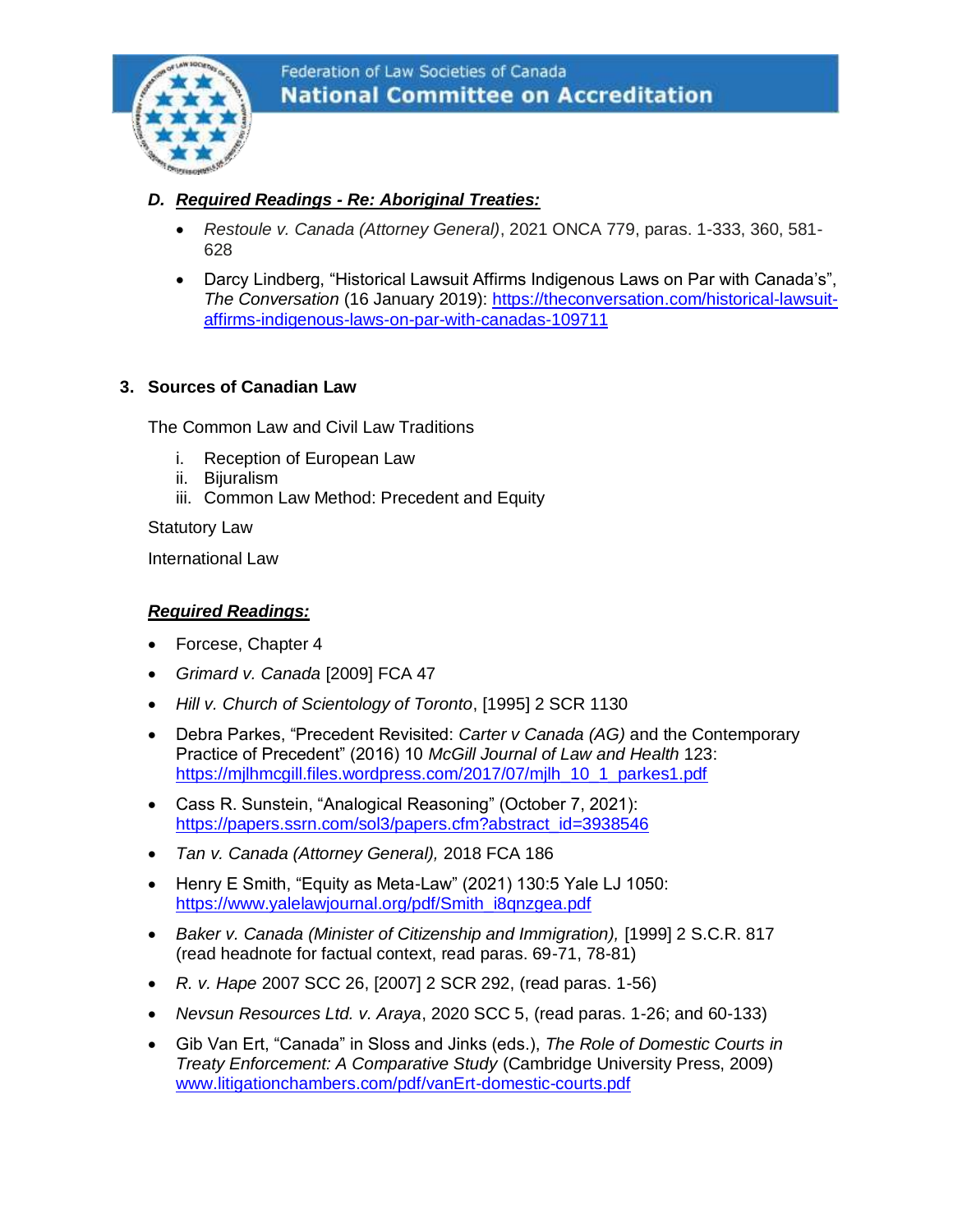

• *Reference re Supreme Court Act, ss. 5 and 6*, 2014 SCC 21, [2014] 1 S.C.R. 433, paras. 1-12 and 72-107

## **4. Fundamental Principles of the Canadian Legal System:**

The Constitution of Canada

Principles Underpinning

Public Law

- i. Rule of Law
- ii. Constitutional Supremacy
- iii. Parliamentary Sovereignty
- iv. Federalism
- v. Separation of Powers
- vi. Judicial Independence (Overview)

Constitutional Amendment

#### *Required Readings:*

- Forcese, Chapter 5
- *Singh v. Canada (Attorney General),* 2000 CanLII 17100 (F.C.A.), paras. 13-44
- Leonid Sirota, "A Citizen's Guide to the Rule of Law" in Peter L Biro (ed), *Constitutional Democracy under Stress: A Time for Heroic Citizenship* (Mosaic Press, 2020) 104 [https://papers.ssrn.com/sol3/papers.cfm?abstract\\_id=3656775](https://papers.ssrn.com/sol3/papers.cfm?abstract_id=3656775)
- Alyn James Johnson, "The Judges Reference and the Secession Reference at Twenty: Reassessing the Supreme Court of Canada's Unfinished Unwritten Constitutional Principles Project", 2019 56-4 *Alberta Law Review* 1077: [www.canlii.org/t/skqd](http://www.canlii.org/t/skqd)

#### **5. Parliament and its Components**

The Monarch and Governor General

Senate

House of Commons

#### *Required Readings:*

- Forcese, Chapter 6
- Andre Barnes et al., "Reforming the Senate of Canada: Frequently Asked Questions", Background Paper, Library of Parliament (2011): [www.deslibris.ca/ID/230487](http://www.deslibris.ca/ID/230487)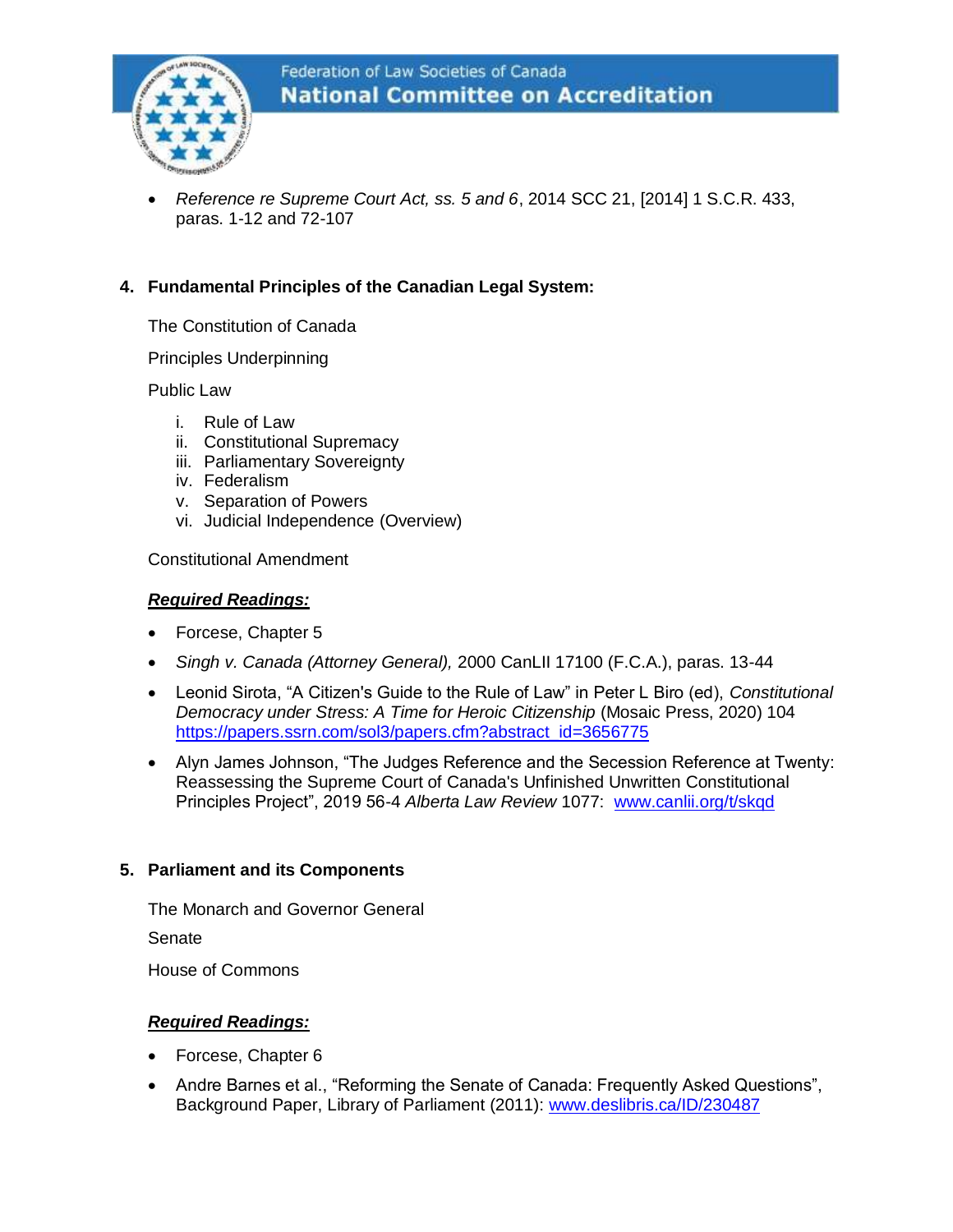

## **6. Functions of Parliament**

Summoning Prorogation **Dissolution** Key Actors Parliamentary Procedure and Law-Making

## *Required Readings:*

- Forcese, Chapter 7
- *Duffy v. Senate of Canada*, 2020 ONCA 536
- *Chagnon v. Syndicat de la fonction publique et parapublique du Québec*, 2018 SCC 39
- *Singh v. Attorney General of Quebec*, 2018 QCCA 257

## **7. The Executive and its Functions**

The Functions of the Executive Sources of Executive Power Executive Institutions and the Political Executive

## *Required Readings:*

- Forcese, Chapter 8
- Lorne Sossin, "The Puzzle of Independence and Parliamentary Democracy in the Common Law World" in Susan Rose-Ackerman et al, *Comparative Administrative Law*, 2nd ed., (Edward Elgar Publishing, 2017) [https://law.yale.edu/sites/default/files/area/conference/compadmin/compadmin16\\_sossi](https://law.yale.edu/sites/default/files/area/conference/compadmin/compadmin16_sossin_puzzle.pdf) [n\\_puzzle.pdf](https://law.yale.edu/sites/default/files/area/conference/compadmin/compadmin16_sossin_puzzle.pdf)
- *Tesla Motors Canada v. Ontario (Ministry of Transportation), 2018 ONSC 5062 (CanLII)*
- *Toronto v. Ontario (Attorney General)*, 2021 SCC 34

## **8. The Courts and the Judiciary**

Structure of the Canadian Court System Judicial Appointments Judicial Independence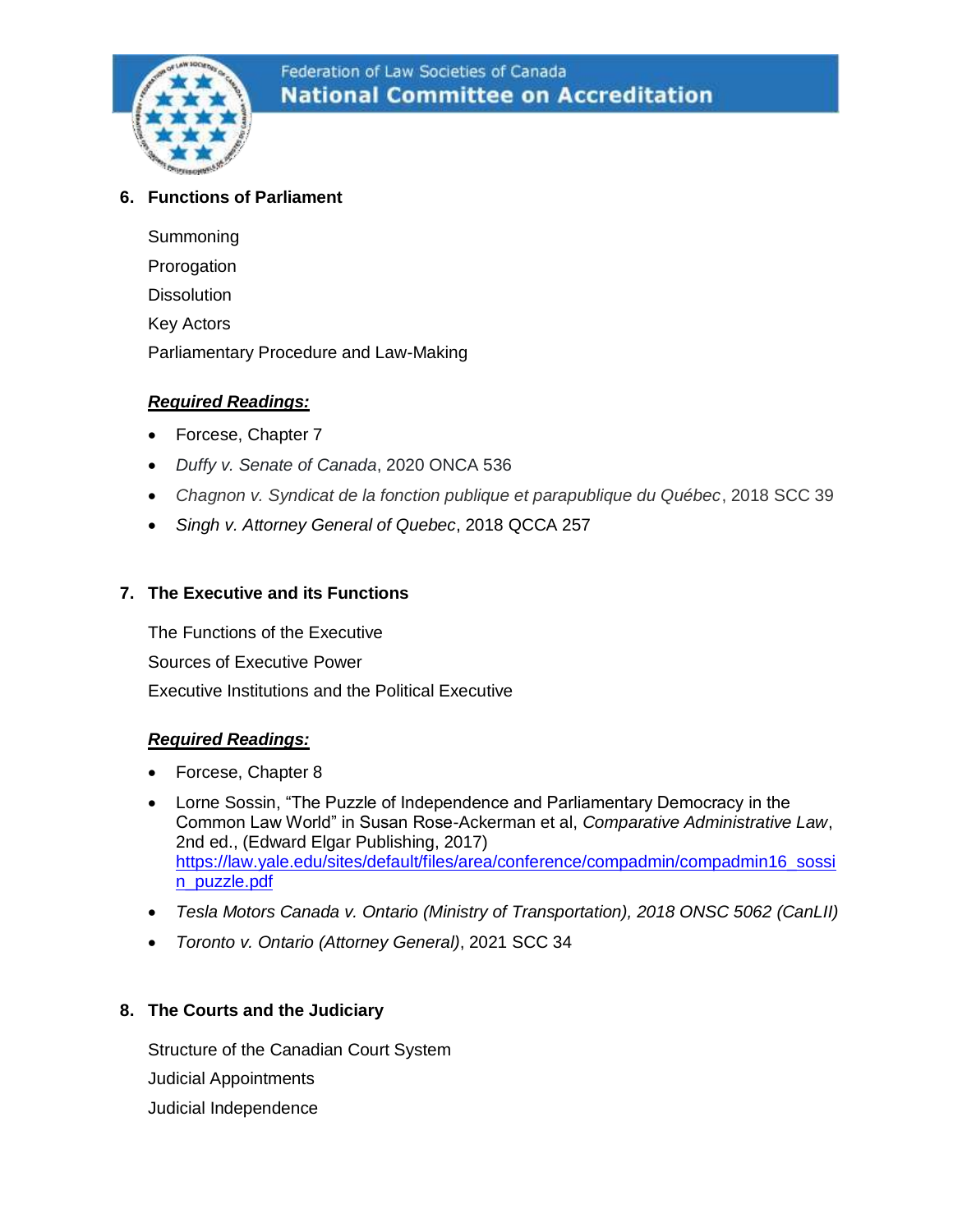

## *Required Readings:*

- Forcese, Chapter 9
- *Smith v. Canada (Attorney General)*, 2020 FC 629

## **9. Statutory Interpretation**

Approaches to Interpretation

The Modern Approach to Interpretation

## *Required Readings:*

- Forcese, Chapter 10, pp. 408-516
- Ruth Sullivan, "Some Problems with the Shared Meaning Rule as Formulated in *R v Daoust* and The Law of Bilingual Interpretation" (2010) 42:1 *Ottawa Law Review* 71 [www.canlii.org/t/28dw](http://www.canlii.org/t/28dw)
- Mark Mancini, "The Purpose Error in the Modern Approach to Statutory Interpretation" *Alberta Law Review*, forthcoming [https://papers.ssrn.com/sol3/papers.cfm?abstract\\_id=3947396](https://papers.ssrn.com/sol3/papers.cfm?abstract_id=3947396)

## **10. Constraints on Legislative and Administrative Action**

Judicial Review in a Democratic Society

Judicial Review of Administrative Action

## *Required Readings:*

- Forcese, Chapter 11
- *Brown v. Canada (Citizenship and Immigration)* 2020 FCA 130 (read paras. 1-23; and 136-149)
- *Shuttleworth v. Ontario (Safety, Licensing Appeals and Standards Tribunals)*, 2019 ONCA 518
- *Highwood Congregation of Jehovah's Witnesses (Judicial Committee) v. Wall*, 2018 SCC 26
- Glover Berger, Kate. "The Missing Constitutionalism of Canada v Vavilov." *Journal of Law and Social Policy* 34. (2021): 68-93. <https://digitalcommons.osgoode.yorku.ca/jlsp/vol34/iss1/4/>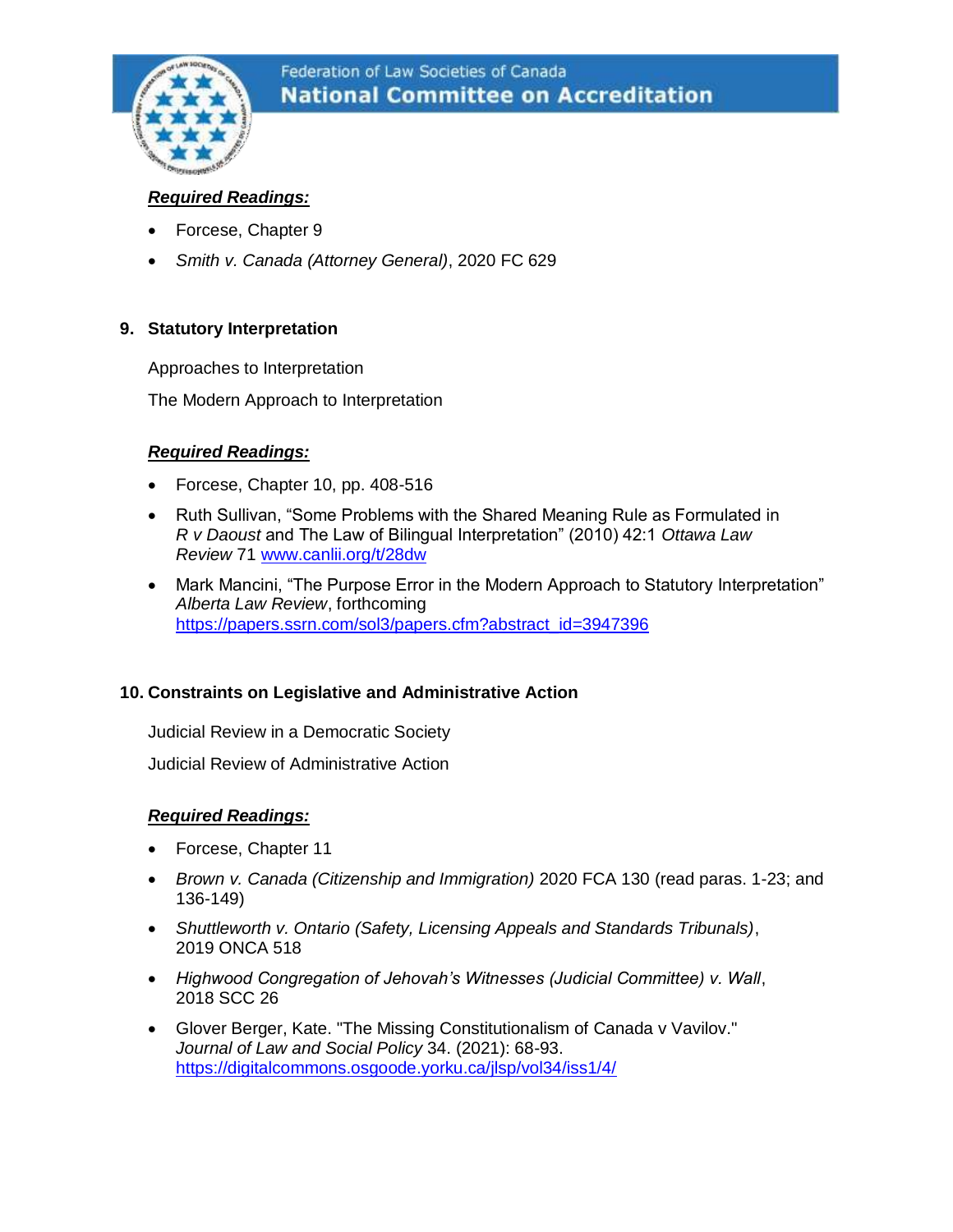

- Lorne Sossin, The Impact of Vavilov: Reasonableness and Vulnerability" *Supreme Court Law Review, 2nd Series*, Volume 100 (2021) pp. 265-277 <https://www.ontariocourts.ca/coa/en/ps/publications/impact-vavilov.pdf>
- Paul Daly, "*Vavilov* and the Culture of Justification in Contemporary Administrative Law" (June 3, 2020): [https://papers.ssrn.com/sol3/papers.cfm?abstract\\_id=3618743](https://papers.ssrn.com/sol3/papers.cfm?abstract_id=3618743)